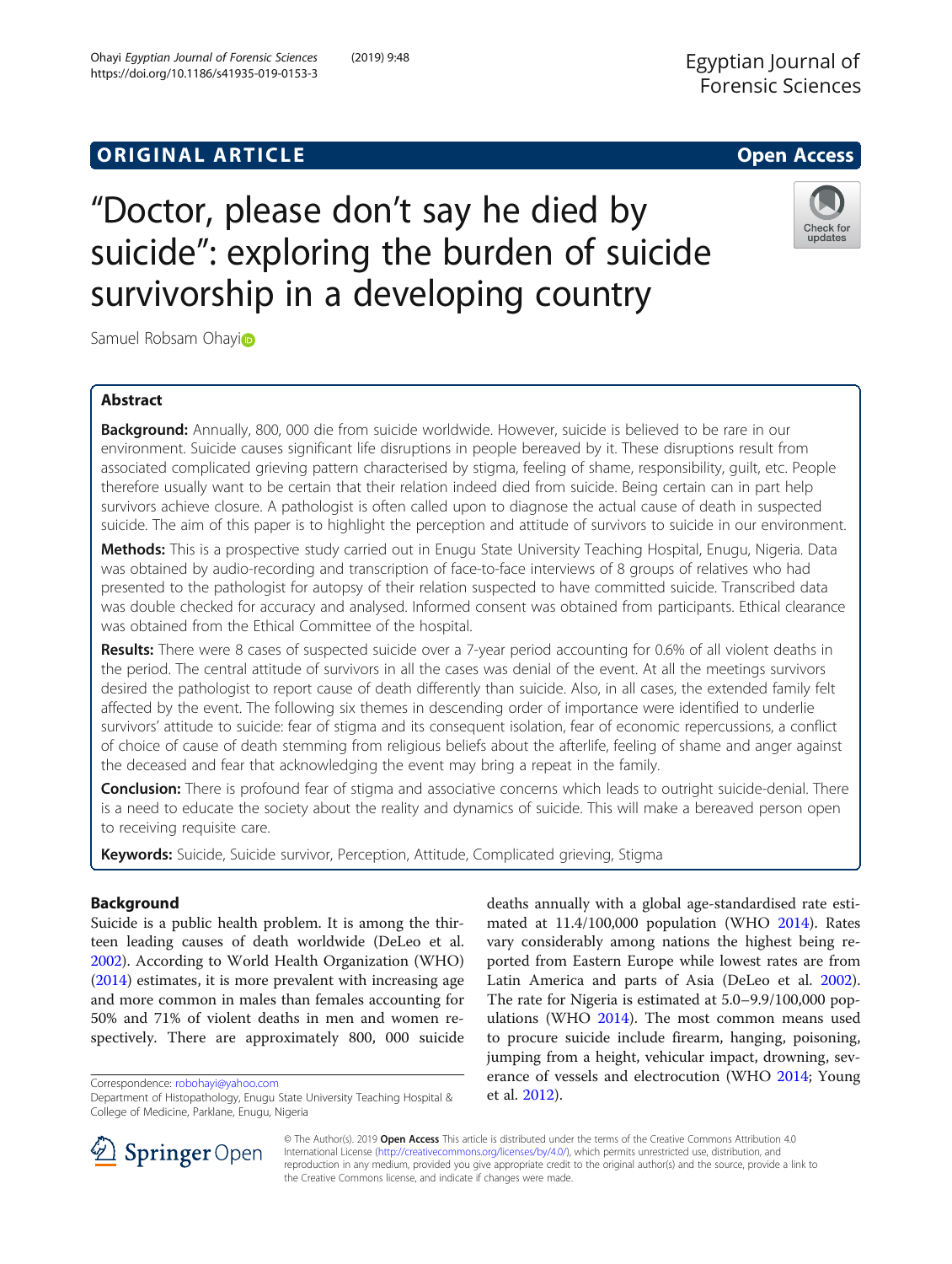Suicide causes significant life disruptions for its survivors. The number of persons affected by each suicide event appears to depend on sociocultural circumstances of those involved by the suicide with various authors reporting between as low as 18 and as high as 50 (Drapeau and McIntosh [2015;](#page-6-0) Bernan [2011;](#page-6-0) Bland [1994](#page-6-0)). These disruptions stem mainly from prolonged grieving that is associated with suicide. This has been called complicated grieving patterns and has several components which include feeling of stigma, shame, responsibility, and guilt. Complicated grieving predisposes affected people to an increased risk for major depression, posttraumatic stress disorder and suicidal behaviours (Young et al. [2012;](#page-6-0) Pitman et al. [2016](#page-6-0)).

Diagnosing a particular death event as a suicide is not straightforward as may be assumed. Suicide has been defined by WHO as "the act of killing oneself, deliberately initiated and performed by the person in the full knowledge or expectation of its fatal outcome." (WHO [2001](#page-6-0)). Or, according to the 1973 edition of the Encyclopedia Britannica as quoted by Shneidman [\(1985](#page-6-0)), suicide is "the human act of self-inflicting one's own life cessation." Central to the idea of suicide is the intent to end one's own life by oneself. However, it is difficult to establish that a dead person actually intended to end his life if he had not left a suicide note or made definite statements about such intentions to people before his death. Yet, even if one or both was done before an individual's death, it is difficult to make a correlation between the declared intent and the outcome. This may apply to deaths from drug overdose or refusal to take prescribed drugs, vehicular impact and other reckless behaviours. Nevertheless, a death can be diagnosed as suicide if the circumstances are consistent with suicide provided that murder, accident and natural causes can be ruled out (DeLeo et al. [2002](#page-6-0)). The pathologist has the onerous role of establishing this diagnosis of cause of death as in other cases of unexplained death which are known as coroner cases in some countries including Nigeria. Dead bodies following deaths from such circumstances are transmitted to the pathologist by the police. It is usual that after autopsy, the pathologist should communicate his findings, including cause of death, to the police as well as the relations of the deceased. Such information is important to the bereaved family in helping them achieve closure. In our environment, however, a diagnosis of suicide appears not to achieve this purpose.

Suicide is believed to be rare in our environment but encounters with people bereaved by suspected suicide suggest differently. The aim of this paper is to highlight the perception of and attitudes to suicide by people bereaved by suicide and therefore call the attention of policymakers towards the need for support for people bereaved by suicide also known as suicide survivors.

# **Methods**

This is a prospective study that involved the use of a qualitative approach and thematic analysis. Study subjects were relatives of persons suspected to have committed suicide who with the police had approached the pathologists at the Forensic Unit of the Department of Histopathology of a University Teaching Hospital to perform autopsy on the body of the person suspected to have committed suicide. The study covered the Enugu State of Nigeria which according to the 2016 estimates of the National Population Commission and Nigerian National Bureau of Statistics has a population of 4,411, 119 people and a population density of 616.0/km2 . The state is in the Eastern part of Nigeria and inhabited predominantly by Igbos. The population has a high literacy level, is very religious and engaged mostly in civil service jobs, commerce and farming.

The police upon receiving report of a death of questionable and unnatural circumstances including suspected suicide, in compliance with the state's coroner law (Coroners Act of 1958, laws of the Federation of Nigeria and Lagos, Cap  $41$  [n.d.](#page-6-0)), reports such death to a state-appointed coroner (via form B of the Coroner's Ordinance Cap. 41). The coroner then authorises the pathologist in the Forensic Unit (via form C of the Coroner's Ordinance Cap. 41) to perform an autopsy on the body of the deceased to determine the actual cause and circumstance of death. The police thereafter deliver such a body to the unit pathologists for autopsy and also guide the bereaved family to the pathologist who subsequently holds meetings with the family. The primary purpose of such meetings is for the pathologist to get all possible relevant history from the dead person's survivors especially those who lived or interacted with him around the period leading to the suspected suicide event.

The participants came in 8 groups one for each of the 8 cases of suspected suicide encountered in the period of the study. Data were collected during face-to-face meetings between the pathologist and these groups before and after an autopsy was performed. For proper identification, the suspected suicide events and therefore the deceased were numbered according to the order in which they came, namely G1 to G8, while the family/ group members, i.e. study participants which ranged from 2 to 5 people, were numbered as P1 to P5 as the case may be. This, for an instance, gave a composite number for participant number one of group one as G1P1. Participants included family members, non-family community members and church members. The pathologist was not involved in selecting the members of any of the groups including determining their number.

There was a total of 13 meetings before autopsy and 6 meetings after autopsy prior to issuing a report. The average time between a suspected suicide event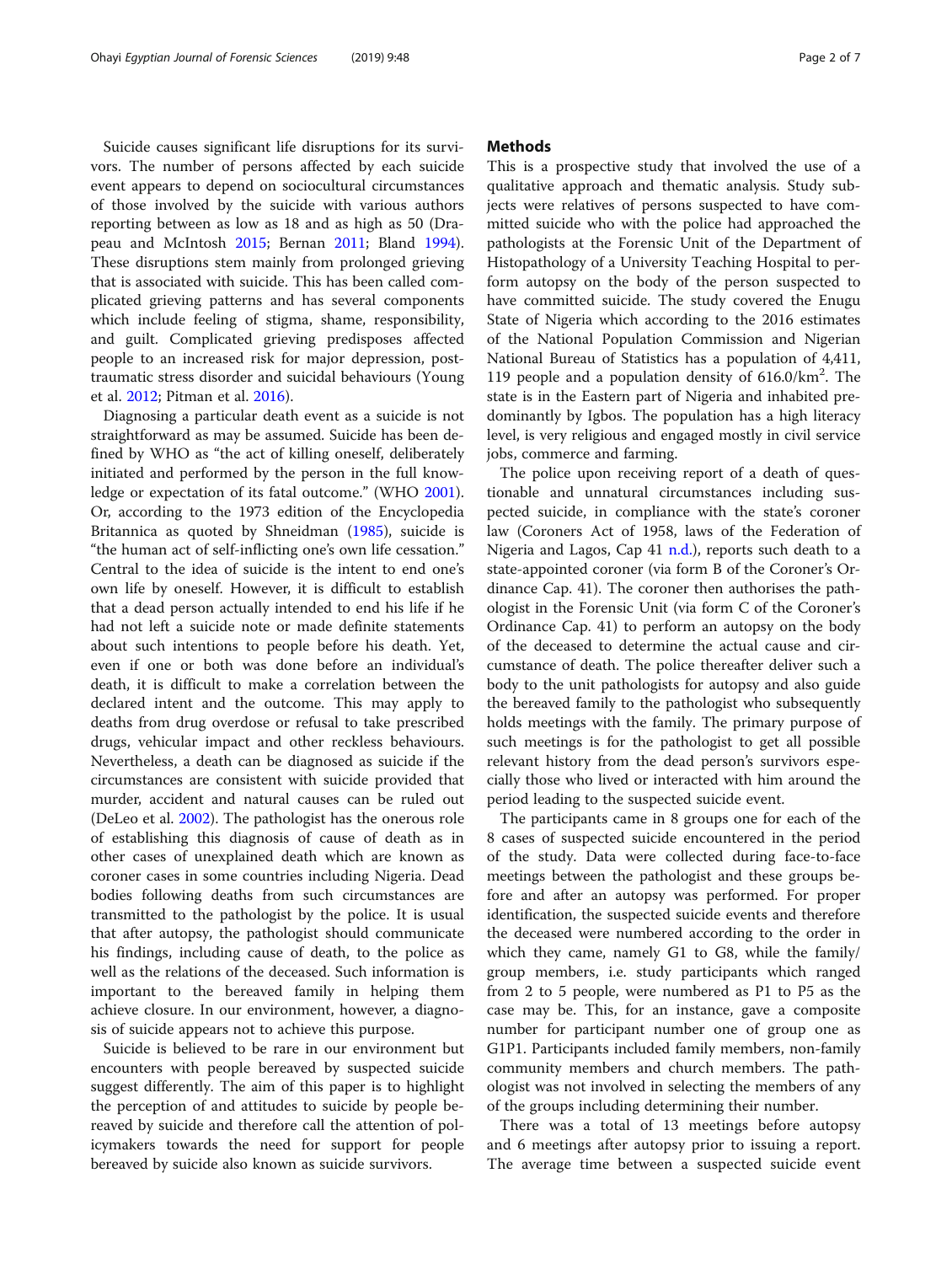and the first meeting between the participants and the pathologist was 5 weeks and 3 days. The range of time spent per meeting was 32 to 61 min. Apart from the first meeting brought about by the police, other meetings held at the instance of the bereaved family. Each meeting was held with all present members of a group together in one place at a time. Members of each group converged on most issues so that opinions expressed by individual participants usually reflected a group's view. The police was not part of any of the meetings. All meetings were held at the pathologist's office. The period during which autopsy report was issued was not counted as one such meeting in the cases in which a bereaved family was around. Each session was audio-recorded with permission of the group in attendance with the understanding that such recordings were for research and would not be used for any other purpose. Meetings took the form of semi-structured discussions during which each person was at liberty to share his concerns and make requests. When necessary during the meetings, the pathologist asked questions which were mostly open-ended. Audio-recordings of the meetings were transcribed by persons trained in that. The transcription was read and re-read and when necessary was read while listening to the recording. The recurring concerns were distilled and thematically analysed. Telephone and informal conversations were not regarded as meetings and as such deliberations at such occasions were not recorded. Informed consent was obtained from participants and they were assured of the confidentiality of data obtained and also that they reserve the right to withdraw from the study at any point. Ethical clearance was obtained from the Ethical Committee of our hospital.

# Results

There were 8 reported cases of suspected suicide over a 7-year period accounting for 0.6% of all violent deaths in the period. There were altogether 27 participants in the study made up of 24 (88.9%) males and 3 (11.1%) females with an age range of 22 to 51 years. The lowest level of education among the participants was primary (elementary) while the highest was tertiary (postsecondary/higher education).

Participants included family members, non-family community members and church members. Each group of participants was composed of people who lived in the villages and cities though in no particular proportion. Table [1](#page-3-0) shows the sociodemographic characteristics of the participants in the study while Table [2](#page-3-0) shows the characteristics of the deceased all of who were males and with an age range of 23 to 72 years. Representative groups for all 8 cases claimed that immediate and extended families of a native of their community who died by suicide will be directly affected by various disruptive consequences associated with a suicide event. In addition, 3 (37.5%) of the families/groups said that some of such consequences, e.g. religion-associated consequences, will affect the entire village albeit in milder measure. This study identified that the central attitude of participants to suicide is denial of the suicide event. Five core themes were identified as being responsible for this attitude of survivors namely fear of stigma and its consequent isolation, fear of economic repercussions, fear of religious consequences and beliefs about afterlife, feeling of shame and anger against the deceased. In all of the meetings, each group of the 8 groups of participants (suicide survivors) desired the pathologist to report the cause of death differently than as suicide. No group said that they recovered a suicide note or gave a history that their relative spoke or acted in a way to suggest an intent to take their life in the period leading to the suicide event. Also, no group gave a history of completed or attempted suicide in the family of the deceased prior to the index event.

# **Discussion**

# Denial of suicide

From this study, the central attitude of those bereaved by suicide to suicide is an outright unwillingness to accept that the death of a relative was due to suicide. During each meeting with the pathologist, each of the 8 groups in various ways tried to persuade the pathologist not to report the cause of death as suicide. This position is summed up by one participant as follows:

Doctor, please don't say he died by suicide. We cannot allow the world hear that. No, doctor, please, nobody must hear that. You can say anything but ... please just don't say that. (Participant G5P1)

Though 3 (37.5%) bereaved families felt that they had good reason(s) to believe that their relation did not commit suicide, interestingly, neither they nor any other group made any attempt to hinge their denial of the suspected suicide event on a tangible evidence. Rather the main concern expressed by all the groups was that those bereaved be shielded from the life disruptions association with suicide bereavement. The following excerpts from participants highlight this fact:

We were not with him. We don't know what he did or did not do....What is the use of creating more trouble...everybody will just suffer for what a person who chose to leave them did? (Participant G3P2)

Do you know what it can mean...to go tell everybody that our brother killed himself? If you knew...We cannot do that. (Participant G1P1)

Other authors (Tzeng et al. [2010;](#page-6-0) Avrami [2005](#page-6-0)) also reported denial of the event by participants in their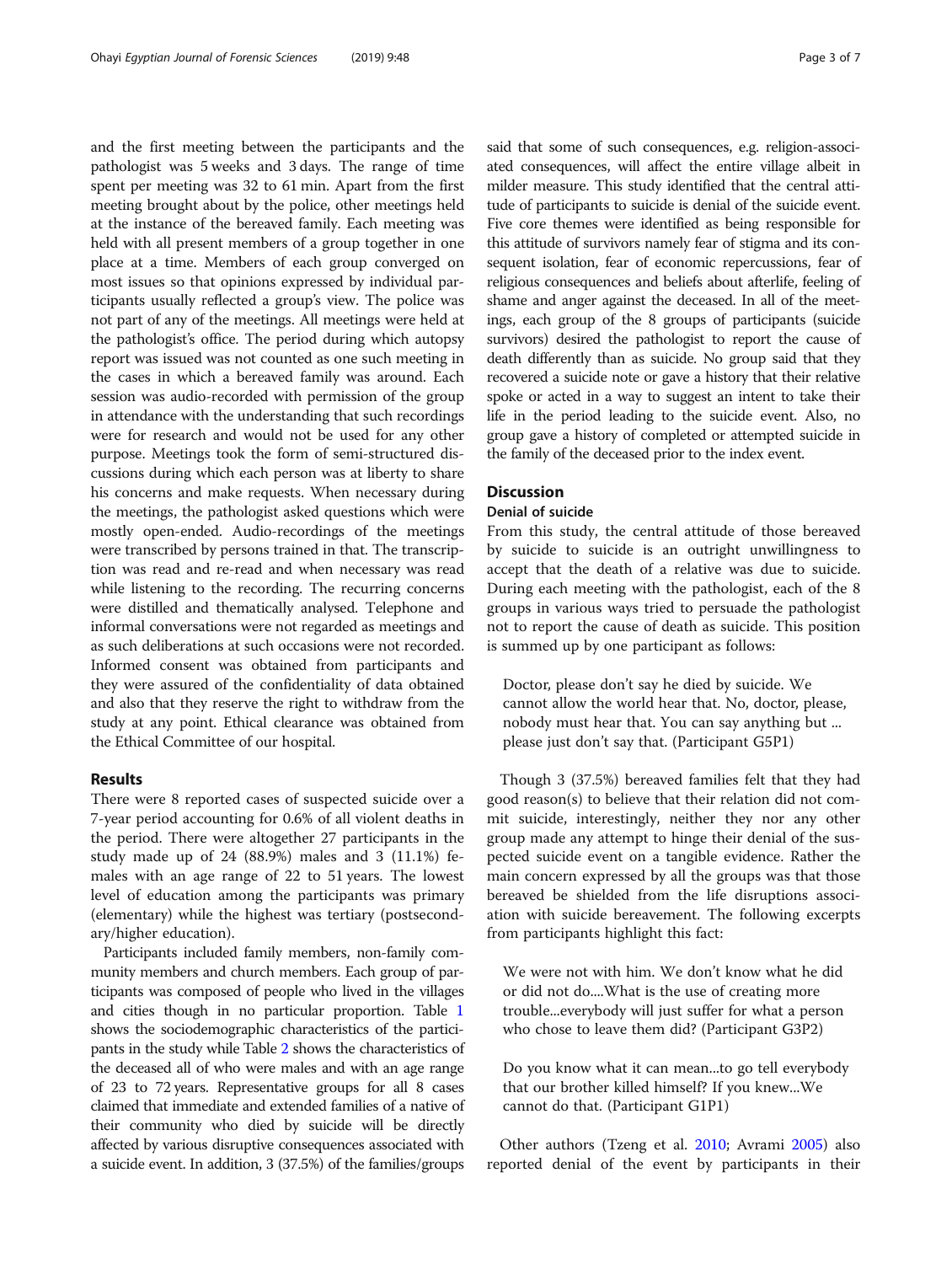| Group          | Number                        | Age (in years) | Sex    | Church affiliation (denomination) | Education <sup>*</sup> | Employment    | Relationship with the deceased |
|----------------|-------------------------------|----------------|--------|-----------------------------------|------------------------|---------------|--------------------------------|
| G1             | G1P1                          | 48             | Female | Catholic                          | Tertiary               | Civil service | Sister                         |
|                | G1P2                          | 22             | Male   | Catholic                          | Secondary              | Artisan       | Nephew                         |
|                | G1P3                          | 34             | Male   | Catholic                          | Tertiary               | Corporate     | Cousin                         |
|                | G <sub>1</sub> P <sub>4</sub> | 40             | Male   | Evangelical                       | Secondary              | Trading       | Brother                        |
| G <sub>2</sub> | G <sub>2P1</sub>              | 39             | Male   | Catholic                          | Primary                | Farming       | Son                            |
|                | G <sub>2</sub> P <sub>2</sub> | 47             | Male   | Catholic                          | Secondary              | Civil service | Son                            |
|                | G <sub>2</sub> P <sub>3</sub> | 33             | Male   | Catholic                          | Secondary              | Artisan       | Nephew                         |
| G <sub>3</sub> | G3P1                          | 45             | Male   | Pentecostal                       | Tertiary               | Civil service | Church member                  |
|                | G3P2                          | 43             | Male   | Evangelical                       | Secondary              | Trading       | In-law                         |
|                | G3P3                          | 48             | Female | Evangelical                       | Secondary              | Artisan       | Sister                         |
| G4             | G4P1                          | 50             | Male   | Catholic                          | Secondary              | Artisan       | Son                            |
|                | G4P2                          | 48             | Male   | Evangelical                       | Tertiary               | Trading       | Son                            |
|                | G4P3                          | 51             | Male   | Pentecostal                       | Secondary              | Civil service | Community member               |
|                | G4P4                          | 35             | Male   | Catholic                          | Primary                | Civil service | Nephew                         |
|                | G4P5                          | 44             | Male   | Catholic                          | Primary                | Farming       | Nephew                         |
| G5             | G5P1                          | 45             | Male   | Jehovah's Witness                 | Tertiary               | Corporate     | Church member                  |
|                | G5P2                          | 50             | Male   | Jehovah's Witness                 | Secondary              | Trading       | Brother                        |
|                | G5P3                          | 55             | Male   | Catholic                          | Secondary              | Artisan       | Brother                        |
| G6             | G6P1                          | 44             | Male   | Catholic                          | Tertiary               | Civil service | Community member               |
|                | G6P2                          | 47             | Male   | Pentecostal                       | Secondary              | Farming       | Uncle                          |
|                | G6P3                          | 43             | Female | Evangelical                       | Tertiary               | Trading       | Aunt                           |
|                | G6P4                          | 28             | Male   | Catholic                          | Primary                | Civil service | Brother                        |
| G7             | G7P1                          | 25             | Male   | Evangelical                       | Secondary              | Trading       | Son                            |
|                | G7P2                          | 39             | Male   | Pentecostal                       | Tertiary               | Corporate     | Brother                        |
| G8             | G8P1                          | 37             | Male   | Catholic                          | Secondary              | Artisan       | Nephew                         |
|                | G8P2                          | 41             | Male   | Catholic                          | Secondary              | Civil service | Brother                        |
|                | G8P3                          | 47             | Male   | Catholic                          | Primary                | Farming       | Brother                        |

<span id="page-3-0"></span>Table 1 Sociodemographic characteristics of participants

\* Primary: elementary; secondary: high school; tertiary: postsecondary/higher education including University, Polytechnic, College of Education, etc.

studies. Nic an Fhaili et al. [\(2016\)](#page-6-0) reported that some participants in their study though accepted suicide as a mode of their relative's mode but preferred the use of the expression "died by suicide" rather than "committed suicide." These relatives believe that "committed" implied a crime and therefore amplified the stigma they felt. Participants in this present study said their desire for a different diagnosis than suicide is also reinforced by the fact that the law will not hold anybody responsible for the act. One participant puts it this way:

Table 2 Sociodemographic characteristics of the deceased

| Number         | Sex     | Age (years) |         |           | Marital status Children Church affiliation (denomination) Occupation Place of abode Method of suspected suicide |               |            |           |
|----------------|---------|-------------|---------|-----------|-----------------------------------------------------------------------------------------------------------------|---------------|------------|-----------|
| G1             | Male 45 |             | Married | <b>No</b> | Catholic                                                                                                        | Trading       | Urban      | Hanging   |
| G <sub>2</sub> | Male 66 |             | Married | Yes       | Catholic                                                                                                        | Farming       | Rural      | Hanging   |
| G <sub>3</sub> | Male    | -52         | Married | Yes       | Pentecostal                                                                                                     | Trading       | Urban      | Hanging   |
| G4             | Male    | 72          | Widowed | Yes       | Catholic                                                                                                        | Farming       | Semi-rural | Hanging   |
| G5             | Male 62 |             | Married | Yes       | Jehovah's Witness                                                                                               | Civil service | Urban      | Hanging   |
| G6             | Male    | -23         | Single  | <b>No</b> | Catholic                                                                                                        | Apprentice    | Urban      | Hanging   |
| G7             | Male    | 49          | Married | Yes       | Non-specific                                                                                                    | Civil service | Urban      | Hanging   |
| G8             | Male    | -54         | Single  | Yes       | Catholic                                                                                                        | Artisan       | Semi-rural | Poisoning |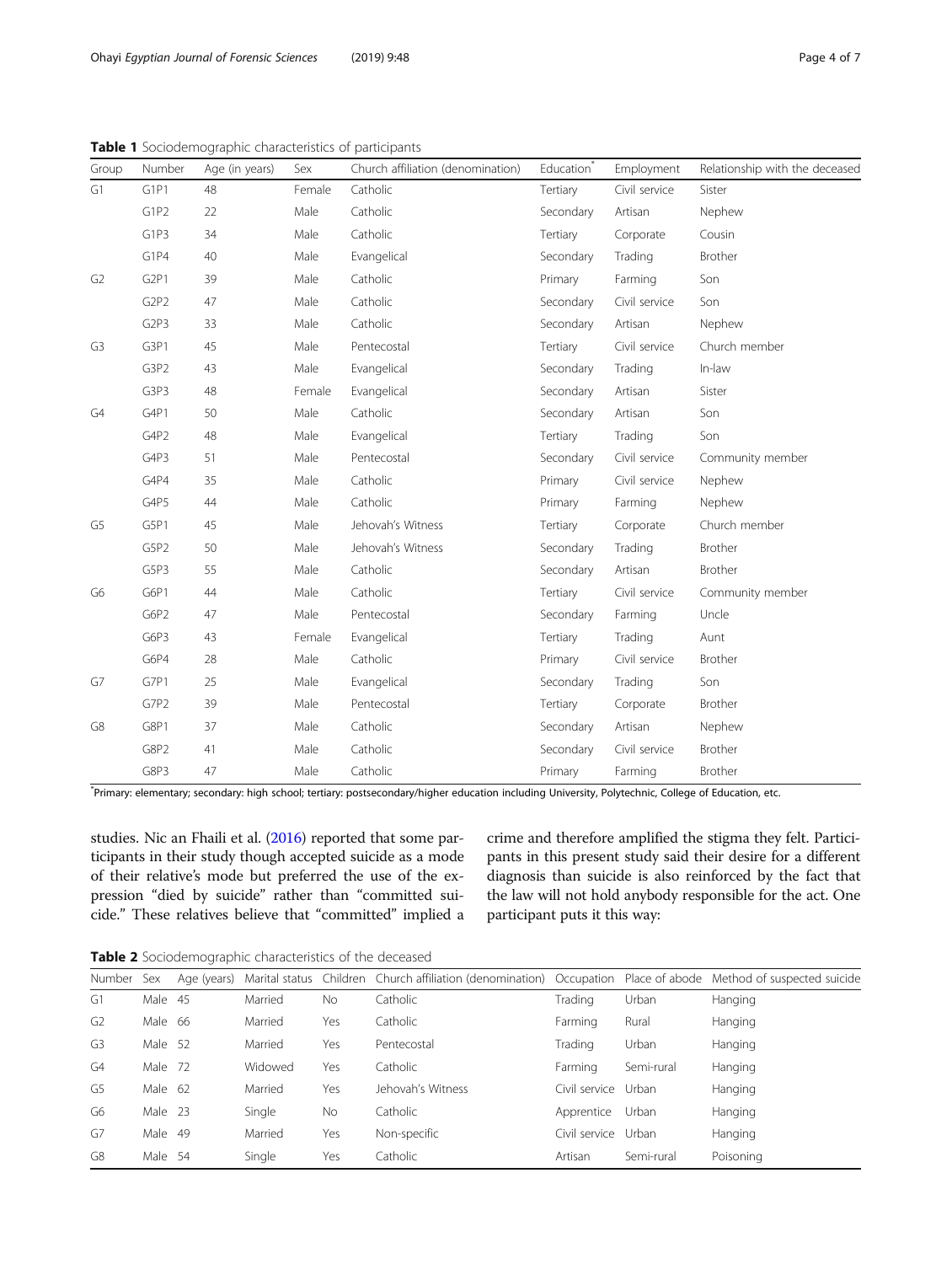If a man kills another, the law punishes him. What of the man who kills himself? The law does nothing but abandon the living to the punishment. Participant G5P1

# Fear of stigma

Stigmatisation of suicide has always been with man. It is demonstrated through various combinations of the following practises namely denying the deceased proper burial, excommunication of the bereaved family from the community and appropriation of the property of such family as a whole or those of the deceased (Scocco et al. [2012](#page-6-0)). Stigmatisation is described as a social process that involves labelling, stereotyping and rejecting human differences with the intent to exert social control (Link and Phelan [2001;](#page-6-0) Parker and Aggleton [2003](#page-6-0)). Suicide stigmatisation in our culture is aptly captured by Achebe [\(1984\)](#page-6-0) in his foremost novel "Things fall apart" when Obierika speaking to the District Commissioner about the suicide of his friend, Okonkwo, said, "We cannot bury him. Only strangers can. That man was one of the greatest men in Umuofia. You drove him to kill himself; and now he will be buried like a dog...." Fear of stigmatisation was a dominant theme in all the meetings with bereaved families/groups in this study. It was proffered by all eight families as the major reason they did not want a diagnosis of suicide pronounced on their relation. Groups however varied in the content of the stigmatisation they feared. This included denial of proper burial rites ( $n = 8$ ; 100%), refusal to be accepted in marriage ( $n = 7$ ; 87.5%) and non-acceptance into the traditional institutions of their community ( $n = 5$ ; 62.5%). Additionally, 3 families each (37.5%) said that they feared shunning/denial of routine social contacts and banning from participating in economic activities respectively. These fears are reflected in the following excerpts:

If you commit suicide in our place, you will be treated like a dog...like you are a curse. They will just dig the ground under where you are hanging and cut you into it. And your family, nobody from you can marry anybody from there ever again. (Participant G2P3)

If it is believed in the community that my brother killed himself, I have 2 sons...People will take a long time before they can do anything with us again. We can't take the Ozo title [admission into traditional society] ever again. (Participant G4P5)

This finding that fear of stigmatisation is a major concern for suicide survivors is also documented in a number of studies (Young et al. [2012](#page-6-0); Pitman et al. [2016](#page-6-0); Scocco et al. [2012;](#page-6-0) Peters et al. [2016\)](#page-6-0). Also, all the participants in this study similar to those in other studies (Nic an Fhaili et al. [2016;](#page-6-0) Hanschmidt et al. [2016](#page-6-0)) said they would not accept any form of help with respect to the event. One participant (G3P1) put it succinctly as follows:

Help...for what? If you say, "I need help" what are you not saying? Give me all these side talks, finger pointing! It means that I agree that my relation hanged himself. (Participant G3P1)

# Feeling of shame

Like the fear of stigmatisation, all participants said they already felt shamed by the suspected suicide and would face even greater shame if suicide is confirmed. This pattern of shame co-occurring with stigma in suicide bereavement has also been reported by other workers (Pitman et al. [2016](#page-6-0); Peters et al. [2016](#page-6-0); Asare-Doku et al. [2017](#page-6-0)). According to participants in this study, suicide would bring shame to their family for one or a combination of the following reasons:

- Confirmed suicide by a family member will suggest that their family relationships are dysfunctional ( $n =$ 4; 50%)
- They will be looked upon as a family that is cursed  $(n = 3; 37.5%)$
- Confirmed suicide by a family member will suggest that they are a family of weaklings who are unable to endure the pressures of life ( $n = 6$ ; 75%)
- The community shall start referring to them as "the family of people who kill themselves"  $(n = 3; 37.5%)$

Shame appears to reduce the sense of being worthy of any help and, like fear of stigmatisation, appears to be central to poor help-seeking behaviour that was demonstrated by all participants in this study. Pitman et al. ([2016\)](#page-6-0) also found a positive relationship between feeling of shame and poor help-seeking attitude in suicide survivors. Participant G8P2 said that suicide shame would be far reaching.

With just suspicion, we are already the wastebasket of our community...Never be able to lift our voice at anybody or on any issue. Oh, they will just ignore you if you try to put your mouth into any issue... People will say, "No, don't say anything to them. You won't know what you say that will make them go kill themselves." If any of us now will even go to the hospital for anything, people will say that another of their brother wanted to kill himself. (Participant G8P2)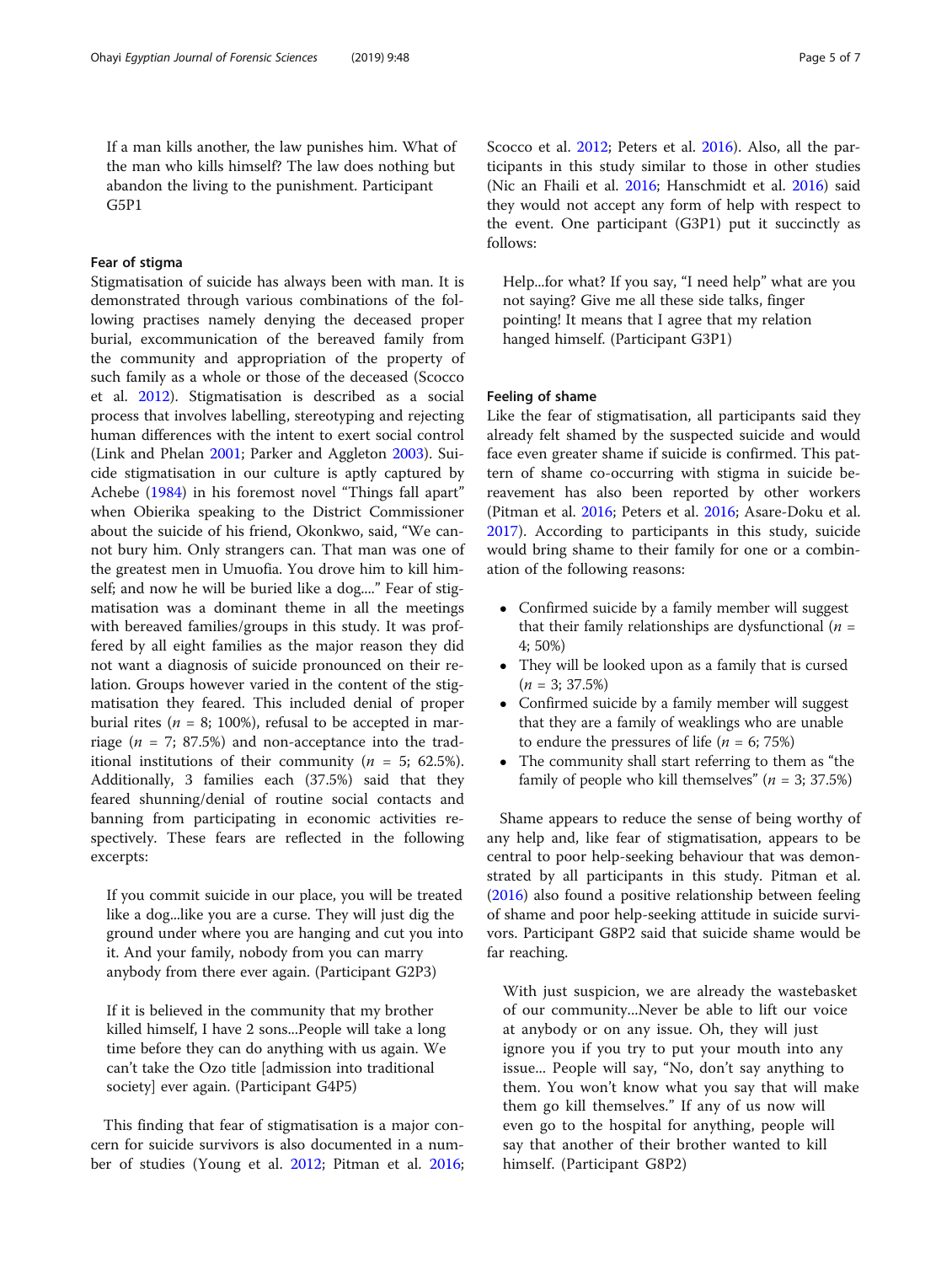# Fear of economic repercussions

Six (75%) of the 8 families said that if people knew that their relative committed suicide, they would suffer definite and severe economic repercussions. All 6 families (75%) said that they would be required to carry out expensive rituals for the cleansing of the land. Five of them (62.5%) said that the property in which the suicide act was performed would be forfeited to *ani*, the earth goddesses, while 50% ( $n = 4$ ) said that they will not be able to transact business in the community. Scocco et al. ([2012](#page-6-0)) also reported that suicide survivors in their study reported similar economic consequences. However, not all economic repercussions are brought on survivors by the society. Two family groups (25%) said that they would not appropriate any material thing left behind by their dead relative if his death were pronounced to be due to suicide even if there is no traditional requirement for them to do so. In their belief, doing that could bring them economic difficulties or even lead to suffering similar fate as the deceased. Participant G4P2 said:

It is better you don't know...what you know not doesn't kill you. If you know...the man killed himself and you take his property? You can't do that because it will bring curse upon your own. (Participant G4P2)

In contrast though, some studies (Yang and Lester [2007](#page-6-0); Stack [2007](#page-6-0)) believe that suicide may indeed be beneficial to society citing savings from not having to treat depression and other psychiatric conditions in people who commit suicide, pensions, social security and nursing home payments and assisted suicide, though the studies reportedly did not consider the cost of the psychological pains and suffering of suicide survivors.

# Religious concerns and beliefs about afterlife

All the bereaved persons in this study subscribe to the Christian religion. Members of the same groups differed in their perception of the place of religion in dealing with suicide. Most ( $n = 21$ ; 77.8%) participants in the discussions believed that suicide was sinful while some ( $n = 15$ ; 55.6%) believed that if their relation had committed suicide, he must have been driven to the act by some evil forces. Hagaman et al. [\(2013\)](#page-6-0) reported similar sentiments by suicide survivors in Haiti while Manoranjitham et al. ([2007](#page-6-0)) reported that Indians accept suicide as an option to escape life challenges even though their religions put high values on life. Participants ( $n = 5$ ; 67.5%) in this study feared that potential consequence of suicide would be refusal by the church to accord the dead appropriate burial rights a sentiment similar to that reported by Peters et al. ([2016](#page-6-0)). Another expressed fear was that since it is the gods that drive people into killing themselves they may do it again to other family members ( $n = 3$ ; 37.5%). Asked how denying suicide can prevent that, one participant answered as follows:

When you accept something, your chi (personal god) will accept that too. Participant G2P2

However, 5 groups (62.5%) in addition expressed a conflict between wanting to appease the spirit of the dead and not wishing to desecrate the land. One family leader said:

We want to give our brother proper burial rights because otherwise his spirit will never rest; it will continue to stalk us. But we also don't want to bury him if he committed the act lest we desecrate the land and incur the anger of the gods. It is our dilemma. (Participant G7P1)

No participant expressed any concern that there could be a direct repercussion on his religious life or that of the other survivors in general following a suicide act.

# Survivors' anger against someone who died by suicide

Four (50%) of the families expressed various degrees of anger at the dead relative while the other 4 said they would not speak against the dead. Of the families that felt anger, there was no unanimity on being angry and on the reasons for such anger. Three specific areas were identified as the basis on which the bereaved would feel anger against their relation who committed suicide. These include that the deceased abandoned family responsibilities (general and personal), that the deceased brought shame to the family and that the deceased action amounted to economic loss to the family. Survivor anger has been reported in other works (Young et al. [2012](#page-6-0); Asare-Doku et al. [2017\)](#page-6-0) though the reasons for the anger were different namely that the deceased deprived the survivor the opportunity to help him go through their challenging experiences and that the deceased was cowardly, unable to face life challenges.

# Limitations

Because of the sampling method, participants in this study were only those recently bereaved by suspected suicide and were therefore in the acute phase of bereavement during the interview periods. Armed with only the information about how suicide is viewed in their culture and with no significant intervening period and events, e.g. burial of the dead between the suspected suicide event and time of interview which may have moderated their response to suspected suicide, the reported outcome may only apply to those in the acute phase of suicide bereavement. This limitation could be corrected for if people who had survived suicide for longer periods